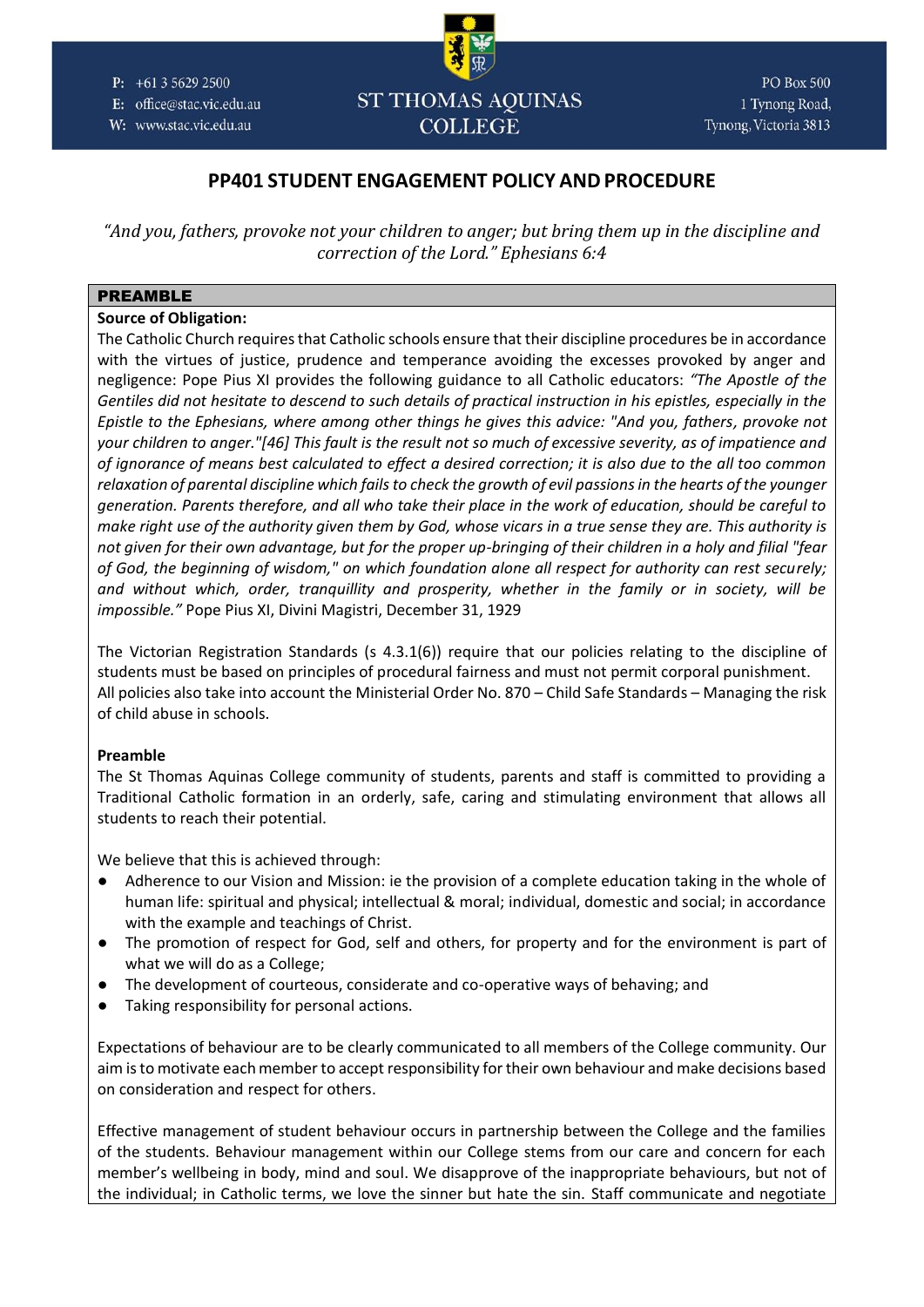with others in order to build support and develop ownership and shared acceptance for ideas, actions and decisions. Students are led to recognise that choices regarding their behaviour can be sinful or virtuous and can have either positive or negative consequences. Consequences for inappropriate behaviour are to be fairly administered and follow due process.

# PURPOSE

Through an emphasis on positive attitudes, behaviour and relationships, St Thomas Aquinas College aims to promote the growth and development of each student as an individual within the community:

- to provide a positive, safe learning environment in which an individual's needs, rights and social responsibilities are met and reflected, and students feel safe, valued and cared for;
- to support children in the making of responsible choices, so that they are enabled to manage themselves and their behaviours, that they may anticipate, experience and accept the consequences for both appropriate and inappropriate choices regarding their words and actions.

## **SCOPE**

This policy applies to all staff, students and parents of St Thomas Aquinas College.

## POLICY STATEMENTS

## **Expected Outcomes**

The expected outcomes of this policy are:

- the contribution to a whole College climate of respect for mutual rights and responsibilities, with an emphasis on virtuous living, and the value, uniqueness and dignity of every person made in the image and likeness of God, rather than on punishment or reward;
- the participation of all staff members in the creation of a safe, secure, student-oriented learning environment where students learn to master themselves by developing age-appropriate control of their own behaviour and with it the corresponding virtues;
- for students to examine their own behaviour in discussion with staff in a way which reflects their involvement in the decision making process;
- the special needs of students are identified and are supported through appropriate programmes. Teachers examine motivation and respond appropriately to unacceptable behaviour;
- teachers understand and demonstrate how to conduct effective behavioural change and understand student behaviour management models and practice and form their students in the acquisition of Christian virtues.

#### **Prohibition of Corporal Punishment**

It is our policy that corporal punishment is not permitted.

The use of any corporal punishment by a staff member is strictly prohibited. Any staff member who breaches this rule will be subject to disciplinary proceedings which may include dismissal.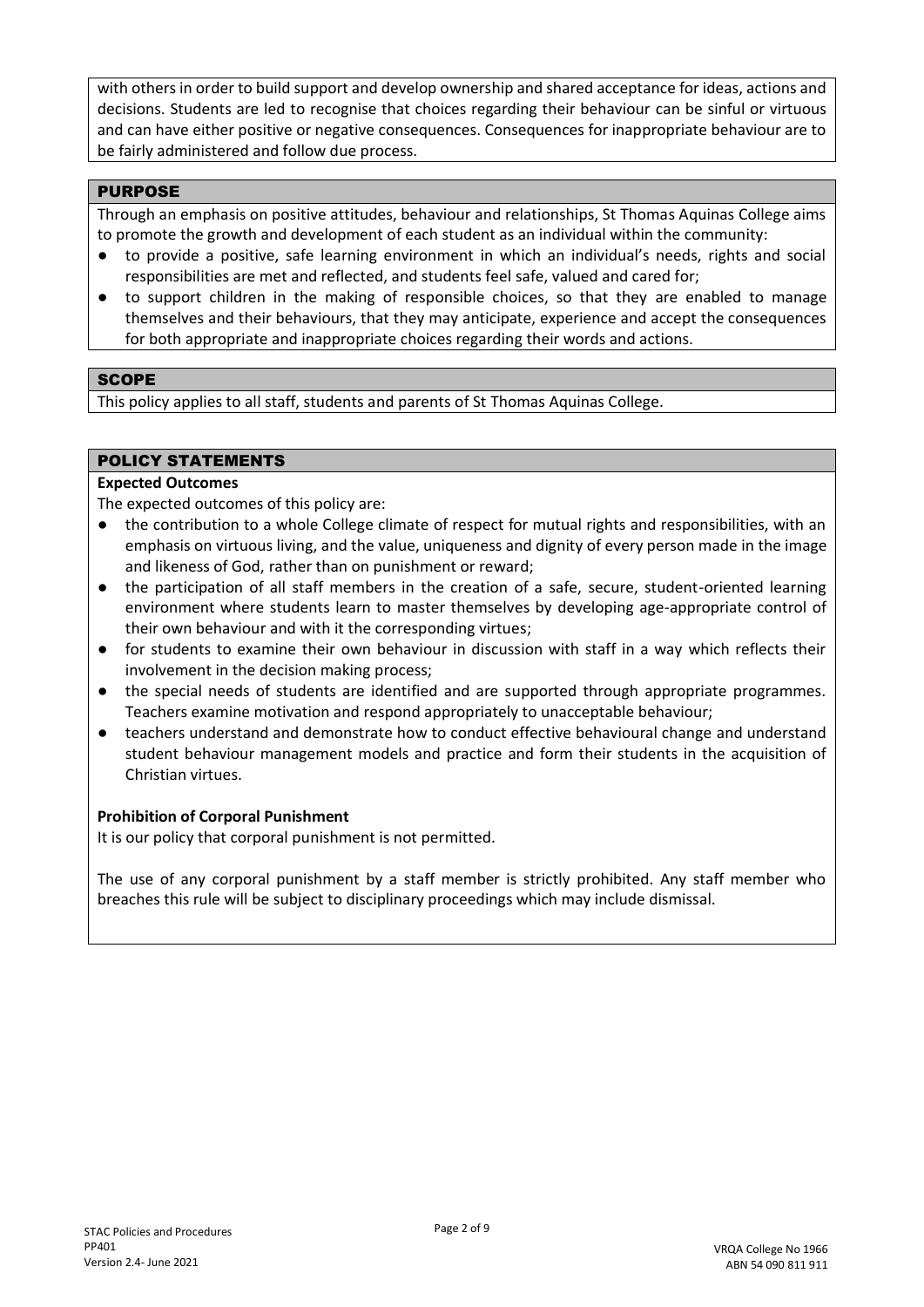## GUIDELINES

#### **Guidelines**

St Thomas Aquinas College seeks to develop a culture of positive discipline by setting clear expectations of students and encouraging positive behaviour. Strategies for developing this culture include:

- teachers and students are to communicate respectfully and in a manner which reflects our Christian ideals;
- students strive to solve conflicts independently and respectfully. They will refer to a member of staff if needed;
- students are to be considerate of others and their safety when playing;
- students use own, others' and College equipment responsibly;
- students move in a manner which is orderly, appropriate to the area and ensures the safety of themselves and others;
- students are responsible for and respectful of our natural and College environments;
- students need to follow the behavioural expectations of the classroom;
- students are only allowed in the classroom with the teacher's permission;
- students are to take responsibility for their physical and verbal actions and reactions, learn to identify what is right and wrong in their actions and learn to apologise when another has been adversely affected.

## **Procedural Fairness**

Students have a right to procedural fairness in dealings that involve their interests. This includes disciplinary decisions.

The principles of procedural fairness include the right to:

- know what the rules are, and what behaviour is expected of students;
- have decisions determined by a reasonable and unbiased person;
- know the allegations that have been made, and to respond to them;
- be heard before a decision is made; and
- to have a decision reviewed (but not so as to delay an immediate punishment).

St Thomas Aquinas College is committed to ensuring procedural fairness when disciplining a student.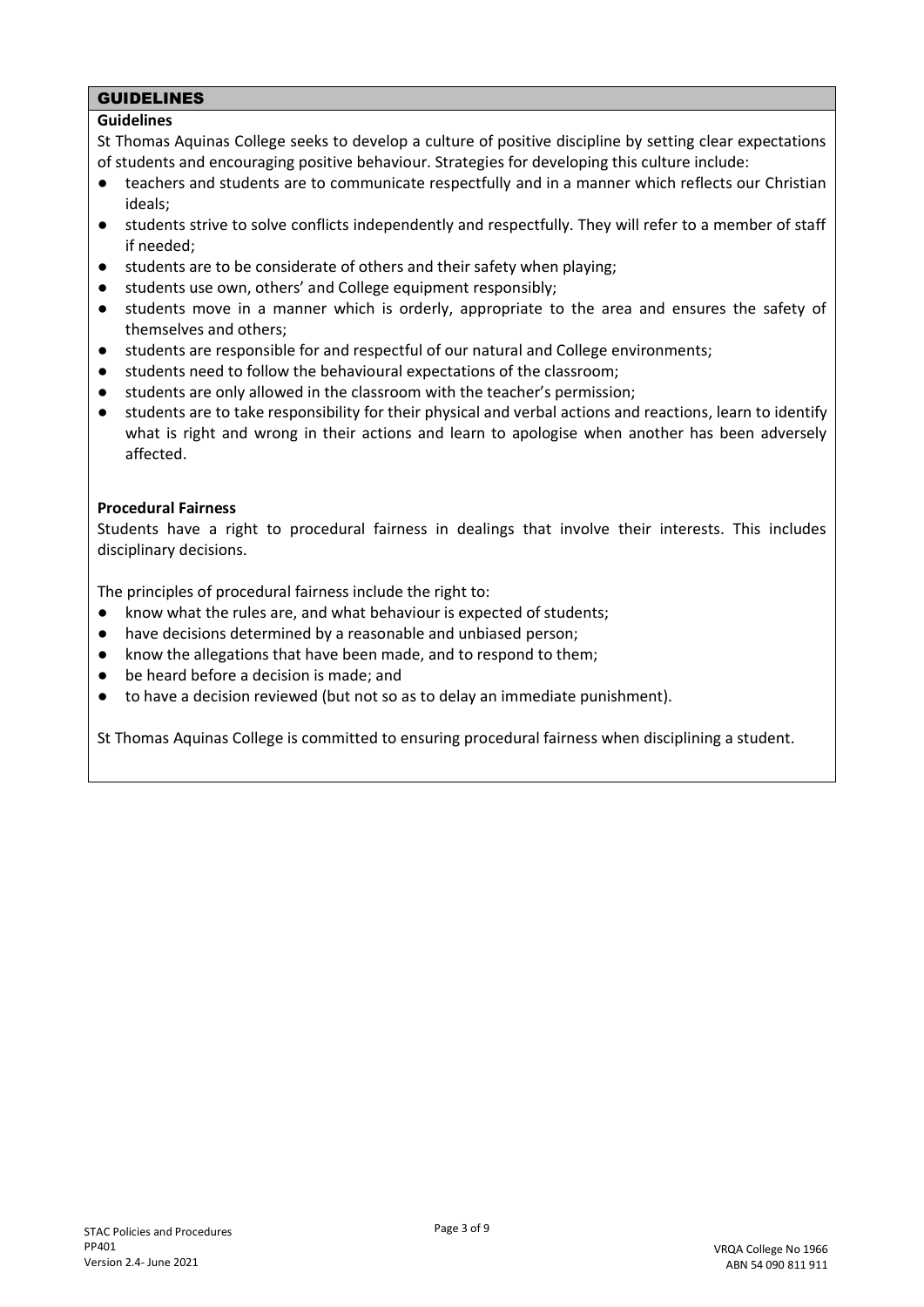# COLLEGE RULES AND EXPECTED STANDARD OF BEHAVIOUR

**College Rules and the Expected Standard of Behaviour** 

The following simple rules will apply to all interactions within the College:

- 1. We must all attend regularly, be on time for classes and be properly prepared for work.
- 2. We must allow learning to take place and must follow instructions.
- 3. We must show consideration for others through words and actions based on respect so as to cause no harm or offence.
- 4. We must move and act in a way that isn't disruptive or unsafe for others and ourselves.
- 5. We must always act in ways that look after our own property and that of the College community.
- 6. We must act in a way that reflects well on ourselves, our families and our College, on God and on His Church.
- 7. We must dress in a way that reflects Christian standards and honours our College.

College Policy documents will be available to staff, parents and students on the College's Extranet program (TASSWeb). Policies which are particularly relevant to Student Engagement include:

- Student, Staff and Parent Code of Conduct
- The Discipline Handbooks (Primary and Secondary)
- Student Promotion
- Equal Opportunity
- Bullying Harassment and Cyber Bullying Policy and Procedure
- Use of Internet and Electronic Equipment Policy and Procedure
- Student Attendance Policy and Procedure
- Uniform Policy
- Child Safety Policy
- Child Safety Code of Conduct

*The STAC Code of Conduct and Consequences for Breaching College Rules articulates how the College enshrines our Rules into a Code of Conduct and how breaches of this Code of Conduct/Rules system will generally be treated.*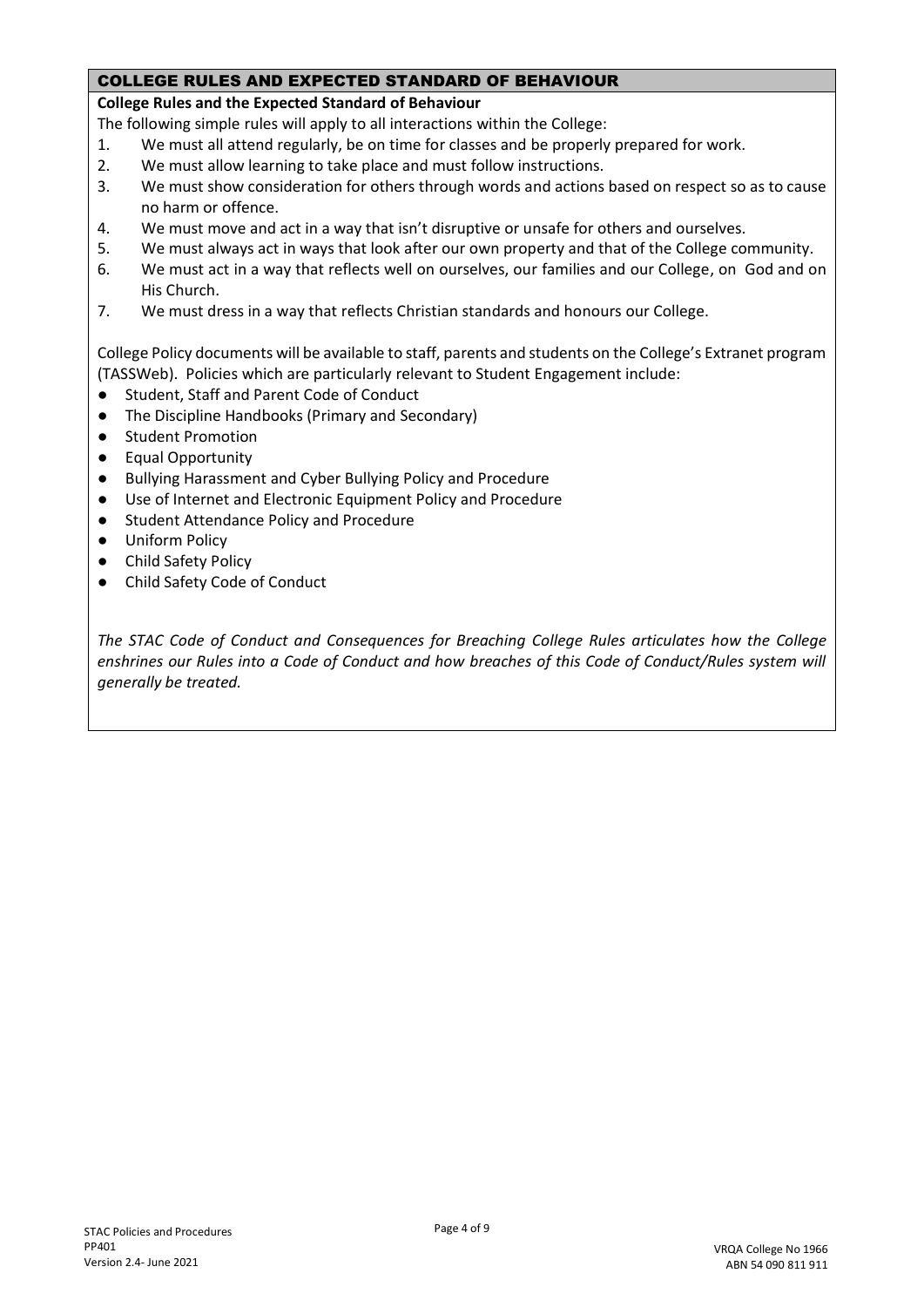# OTHER GUIDELINES

#### **Implementation**

Students are adequately educated about the behavioural expectations of St Thomas Aquinas College in both a classroom setting and the yard.

Teachers engage in preventative action to prevent or minimize unnecessary disruption. They:

- establish positive relationships with students, parents and other staff members;
- know the expectations of College behaviour;
- should be consistent in enforcing College rules;
- have an aesthetically pleasing and functional room;
- prepare and utilize appropriate materials;
- arrive at class on time;
- plan interesting lessons (as much as possible);
- cater and plan for mixed abilities;
- plan appropriate seating arrangements;
- plan for the language of discipline;
- make the routines clear.

Guidelines for applying Rewards and Consequences:

- rewards and consequences must be applied fairly and consistently;
- teachers are encouraged to use positive reinforcement and rewards to encourage desirable behaviour;
- rewards and consequences should be in proportion to the behaviour and the application of consequences from the least intrusive to the most intrusive;
- consequences should not be applied to whole groups of students unless deemed necessary;
- suggested rewards and consequences will be discussed between staff and students throughout the year;
- ensure that the student involved has sufficient time to eat and use the toilet if necessary;
- corporal punishment, belittling, humiliation and any form of abuse (physical, verbal or emotional) is expressly forbidden.

A decision to negotiate a transfer a student may only be made by the Deputy Principal or Principal.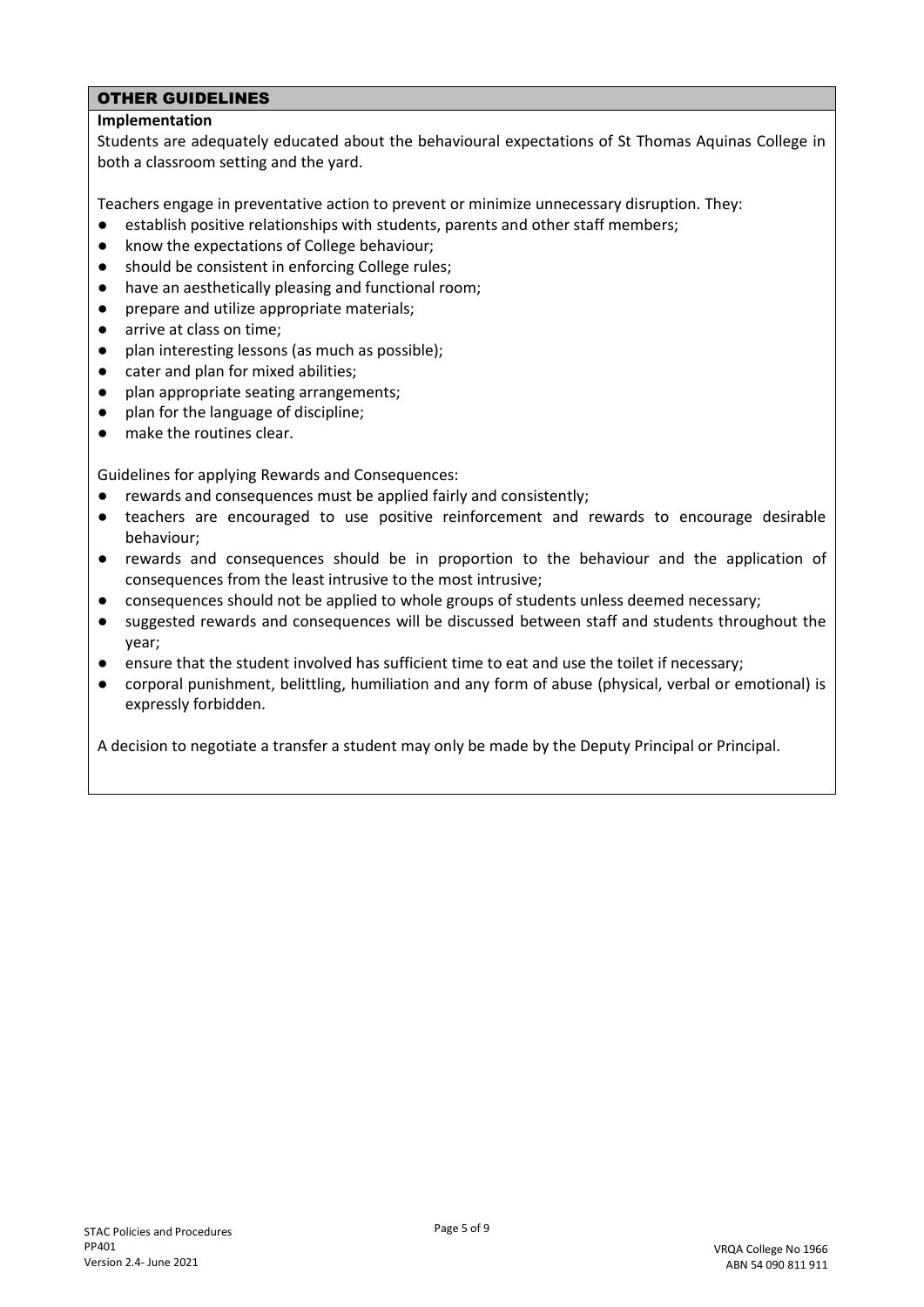# HOW STAC RESPOND TO UNACCEPTABLE BEHAVIOUR

# First Instance Response (Level One)

First instances of unacceptable behaviour are managed by teaching staff. Specialist Teachers and teachers on Yard Duty will notify the Head of sub-School of any interventions. The teacher will:

- remind students of rules or identify inappropriate behaviour;
- make consequences clear;
- give simple choices and consequences.
- Repeat level 1 infractions become more serious and escalate to the next level.

*Sample First Instance (Level One) Responses are articulated in the relevant Discipline Handbooks (Primary and Secondary).*

## Response To Continued Unacceptable Behaviour (Level Two)

Should unacceptable behaviour continue, teachers are to apply natural and proportionate consequences. These strategies are to be applied with consideration of the context of the incident and individual student needs. At all times respect for the students and the desire to maintain positive relationships should be evident. Possible consequences include:

- relocation (closer to teacher, to another play area, shade area, another desk or classroom);
- meetings with the Principal, Deputy Principal or Head of sub-School, where behavioural expectations are agreed verbally;
- removal of privileges (play time, specialist lessons);
- written behaviour reflection or letter of apology;
- contacting parents;
- in-School Detention during recess or lunchtimes (supervised by the teacher). Detentions should not involve the entire recess or lunch period and work completed during detention is to be related to the problem or incident.
- out of school detentions 30 minutes 2 hours after consultation with parents.

*Sample Second Instance (Level Two) Responses are articulated in the relevant Discipline Handbooks (Primary and Secondary).*

#### Response To Serious Incidents or Ongoing Unacceptable Behaviour (Level Three)

Listed below are some of the procedures which it is expected will be used on an ongoing basis. Serious Incidents are to be referred to the Deputy Principal or, in their absence, the Principal in the first instance. Serious incidents include:

- degrading or humiliating another student or teacher;
- possession of illicit substance/weapon;
- property damage;
- verbal abuse directed towards another student and/or staff member;
- physical altercation with other student(s) and/or staff:
- consistently behaving in a manner which interferes with student learning
- endangering other student(s) or staff member;
- theft of property;
- cyber bullying;
- serious breach of ICT User Agreement;
- any other incident deemed by the Principal (or delegate) to be of a serious nature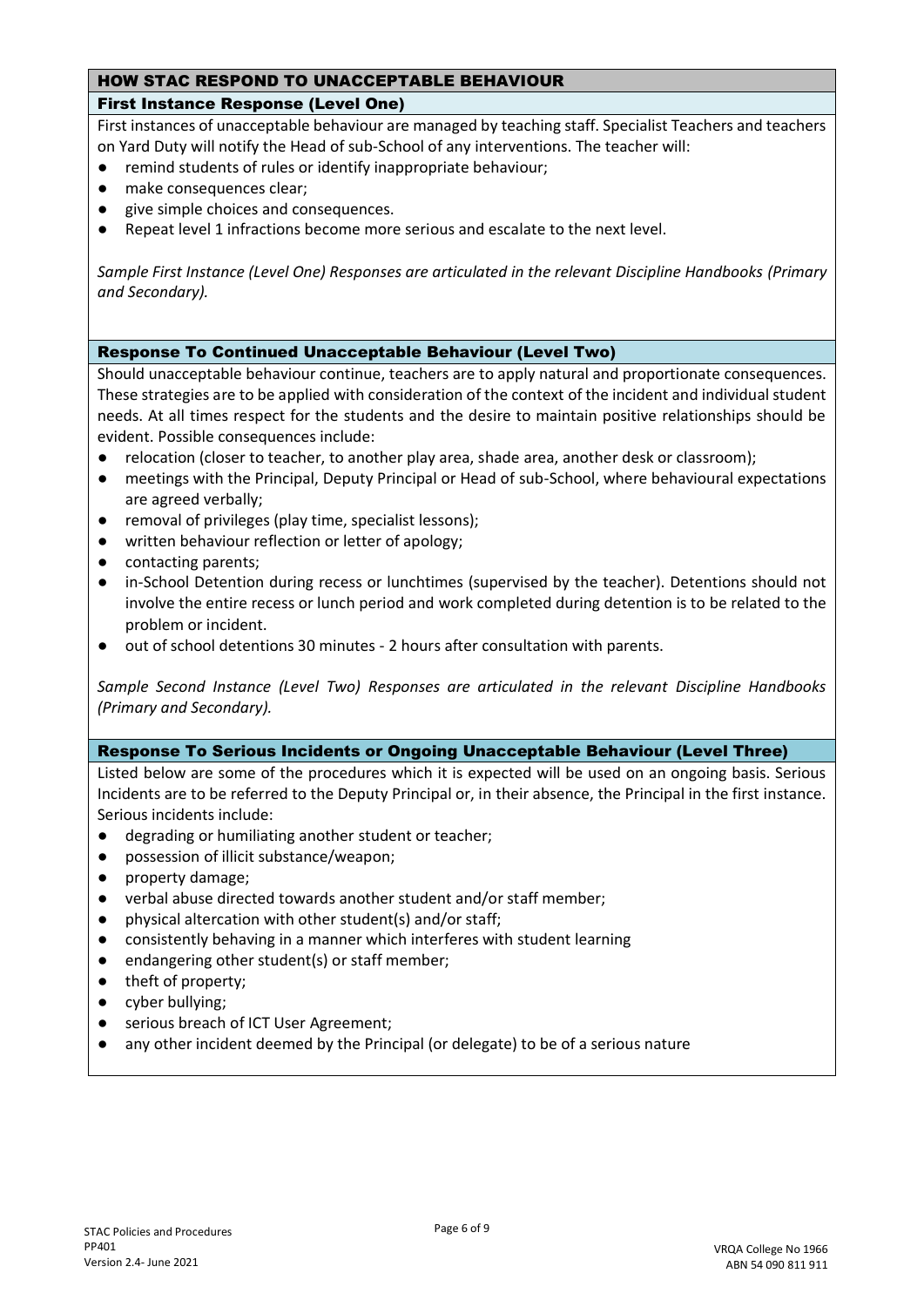# HOW STAC RESPOND TO UNACCEPTABLE BEHAVIOUR

Response To Serious Incidents or Ongoing Unacceptable Behaviour (Level Three) – Cont…

These incidents are to be managed by the College if they occur while travelling to or from the College, on in the College grounds or while on organised College activities, such as excursions or camps.

Serious incidents or ongoing unacceptable behaviour are to be reported by the staff member who witnessed the behaviour. This information is reported to the Deputy Principal (or Principal) via the College Incident Report Form located on the Staff intranet under staff forms. Whenever possible, the staff member who is first aware of the incident will notify the Deputy Principal or Principal immediately.

When concerns arise about a student's behaviour, when a student is displaying chronic patterns of unacceptable behaviour, or a Serious Incident has occurred, a more targeted response will be required which may include both supportive measures and disciplinary measures. Staff involved in this process may include: The Principal, Deputy Principal, relevant Head of sub-School and relevant reporting teacher.

Successful interventions are underpinned by strong staff-student relationships, as they require an understanding of the underlying factors influencing behaviour and the immediate triggers for its occurrence.

Where students repeatedly demonstrate challenging behaviour, the College will implement a more structured intervention strategy as part of a staged response to address the behaviour. Intervention strategies that should be implemented include:

- A Behaviour Incident Report is to be completed by the staff member who responded to the incident, and submitted to the relevant Head of sub-School;
- Parents/guardians will be contacted;
- an assessment of the behaviour will be made, focusing on its influence, triggers and motivation;
- a Behaviour Support Plan and/or Individual Education Plan may be developed. This may include weekly conduct report card, environmental changes to the learning environment or explicit strategies to reform bad behaviours;
- appropriate support services may be engaged, such as counselling, assessments or welfare agencies.

In the event of continuing persistent and serious misconduct, the above procedure is followed by a period of in school suspension, suspension or expulsion.

*Sample Serious Instance (Level Three) Responses are articulated in the relevant Discipline Handbook (Primary or Secondary).*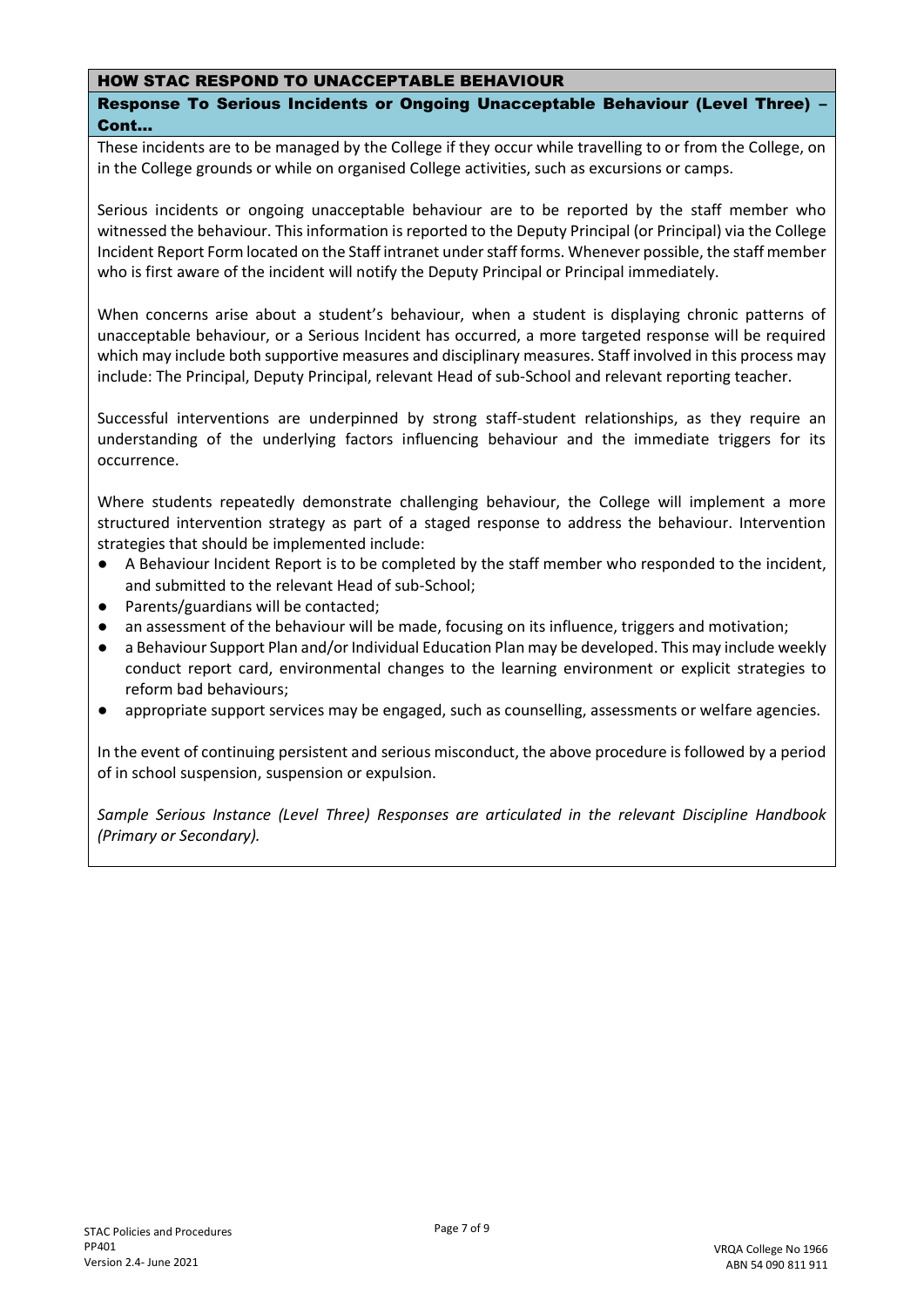# RESPONSE STRATEGIES EXPLAINED

#### **Procedures for Detention, Community Service, Suspension and Expulsion.**

St Thomas Aquinas College has developed specific procedures that must be followed when considering detention, the suspension or expulsion of a student. Refer to DOC40103 Further Information on Discipline Outcomes.

## **Individual Behaviour Management Plan**

Individual Behaviour Management Plans or Student Behaviour Contracts may be made in certain circumstances.

Behaviour Management Plans and Student Behaviour Contracts will be negotiated between College staff, students and parents/guardians, and will consider the student's:

- age;
- developmental needs; and
- behavioural context.
- Vices to overcome and virtues to acquire in line the College's Virtues Program

Desired behaviour/goals of the student will be clearly described. Discussion about the vice they need to overcome and the virtue they need to acquire will be managed by the Dean. The plan will outline changes required to the learning environment to support the student to modify their behaviour.

The College will refer the student to other support available and review, assess, change and modify the plan as needed.

## **Parent Contact**

Teachers are encouraged to maintain regular and positive communication with parents throughout the year. Parents may be contacted in the event that teachers become concerned with a student's behaviour. Records of student's inappropriate behaviour are to be kept and senior administration informed of such communication.

Parents will be formally contacted in the following circumstances:

- serious or persisting breaches of the behaviour management guidelines;
- in the event that an injury to themselves or others has occurred as a result of their actions.